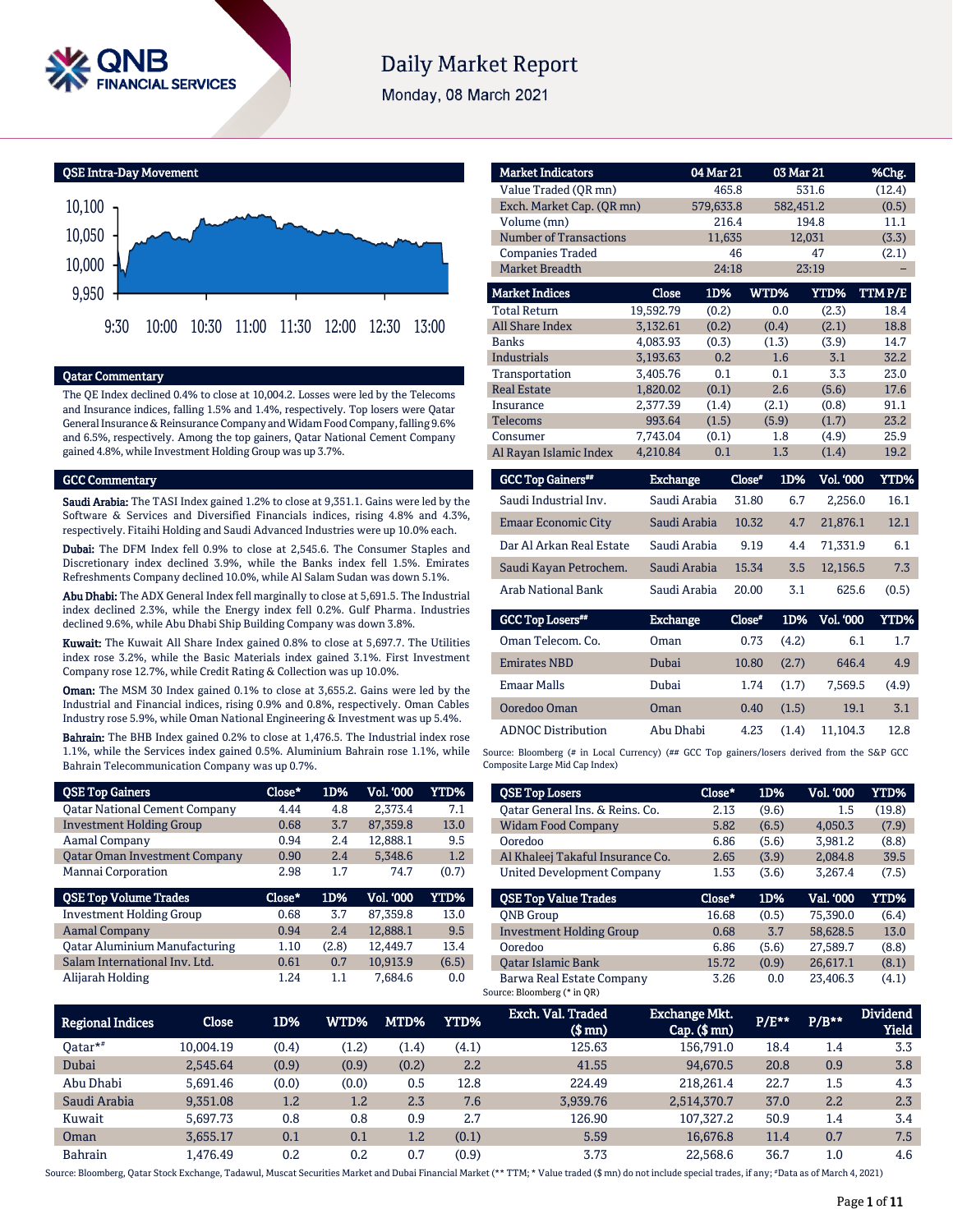# Qatar Market Commentary

- The QE Index declined 0.4% to close at 10,004.2. The Telecoms and Insurance indices led the losses. The index fell on the back of selling pressure from GCC and Foreign shareholders despite buying support from Qatari and Arab shareholders.
- Qatar General Insurance & Reinsurance Company and Widam Food Company were the top losers, falling 9.6% and 6.5%, respectively. Among the top gainers, Qatar National Cement Company gained 4.8%, while Investment Holding Group was up 3.7%.
- Volume of shares traded on Thursday rose by 11.1% to 216.4mn from 194.8mn on Wednesday. Further, as compared to the 30-day moving average of 182.7mn, volume for the day was 18.4% higher. Investment Holding Group and Aamal Company were the most active stocks, contributing 40.4% and 6.0% to the total volume, respectively.

| <b>Overall Activity</b>        | Buy %* | Sell %* | Net (QR)       |
|--------------------------------|--------|---------|----------------|
| Oatari Individuals             | 37.98% | 36.34%  | 7,645,735.3    |
| <b>Oatari Institutions</b>     | 18.85% | 11.42%  | 34,583,331.6   |
| Oatari                         | 56.83% | 47.76%  | 42,229,066.9   |
| <b>GCC</b> Individuals         | 0.82%  | 1.55%   | (3,419,698.0)  |
| <b>GCC</b> Institutions        | 2.36%  | 2.25%   | 528,815.1      |
| GCC                            | 3.18%  | 3.80%   | (2,890,882.9)  |
| Arab Individuals               | 11.37% | 10.76%  | 2,847,880.9    |
| <b>Arab Institutions</b>       | 0.10%  |         | 483,980.0      |
| Arab                           | 11.47% | 10.76%  | 3,331,860.9    |
| Foreigners Individuals         | 3.10%  | 3.27%   | (780, 113.5)   |
| <b>Foreigners Institutions</b> | 25.42% | 34.42%  | (41,889,931.5) |
| <b>Foreigners</b>              | 28.52% | 37.68%  | (42.670.044.9) |

Source: Qatar Stock Exchange (\*as a % of traded value)

### Earnings Releases, Global Economic Data and Earnings Calendar

### Earnings Releases

| <b>Company</b>               | Market       | Currency, | Revenue (mn)<br>402020 | % Change<br>YoY | <b>Operating Profit</b> % Change<br>(mn) 402020 | YoY      | Net Profit<br>(mn) 402020 | % Change<br>YoY |
|------------------------------|--------------|-----------|------------------------|-----------------|-------------------------------------------------|----------|---------------------------|-----------------|
| Ataa Educational Co.*        | Saudi Arabia | SR        | 63.2                   | $-25.2%$        |                                                 | $-50.3%$ | 6.4                       | -63.0%          |
| Eastern Province Cement Co.* | Saudi Arabia | SR        | 742.0                  | 8%              | 207.0                                           | 28.6%    | 217.0                     | 19.9%           |

Source: Company data, DFM, ADX, MSM, TASI, BHB. (\*Financial for FY2020)

#### Global Economic Data

| <b>Date</b> | Market    | Source                         | <b>Indicator</b>                       | Period    | Actual | <b>Consensus</b> | <b>Previous</b> |
|-------------|-----------|--------------------------------|----------------------------------------|-----------|--------|------------------|-----------------|
| 03/04       | US        | Department of Labor            | Initial Jobless Claims                 | 27-Feb    | 745k   | 750k             | 736k            |
| 03/04       | <b>US</b> | Department of Labor            | <b>Continuing Claims</b>               | $20$ -Feb | 4.295k | 4.300k           | 4,419k          |
| 03/04       | UK        | Markit                         | Markit/CIPS UK Construction PMI        | Feb       | 53.3   | 51               | 49.2            |
| 03/04       | Germany   | Markit                         | <b>Markit Germany Construction PMI</b> | Feb       | 41.0   | -                | 46.6            |
| 03/04       | Japan     | Economic and Social Research I | Consumer Confidence Index              | Feb       | 33.8   | 30.0             | 29.6            |

Source: Bloomberg (s.a. = seasonally adjusted; n.s.a. = non-seasonally adjusted; w.d.a. = working day adjusted)

### Earnings Calendar

| <b>Tickers</b> | <b>Company Name</b>                          | Date of reporting 402020 results | No. of days remaining | <b>Status</b> |
|----------------|----------------------------------------------|----------------------------------|-----------------------|---------------|
| <b>DBIS</b>    | Dlala Brokerage & Investment Holding Company | 8-Mar-21                         |                       | Due           |
| <b>ERES</b>    | Ezdan Holding Group                          | 15-Mar-21                        |                       | Due           |
| <b>IGRD</b>    | <b>Investment Holding Group</b>              | 15-Mar-21                        |                       | Due           |
| <b>MCCS</b>    | Mannai Corporation                           | 16-Mar-21                        |                       | Due           |
| <b>BLDN</b>    | Baladna                                      | 17-Mar-21                        |                       | Due           |

Source: QSE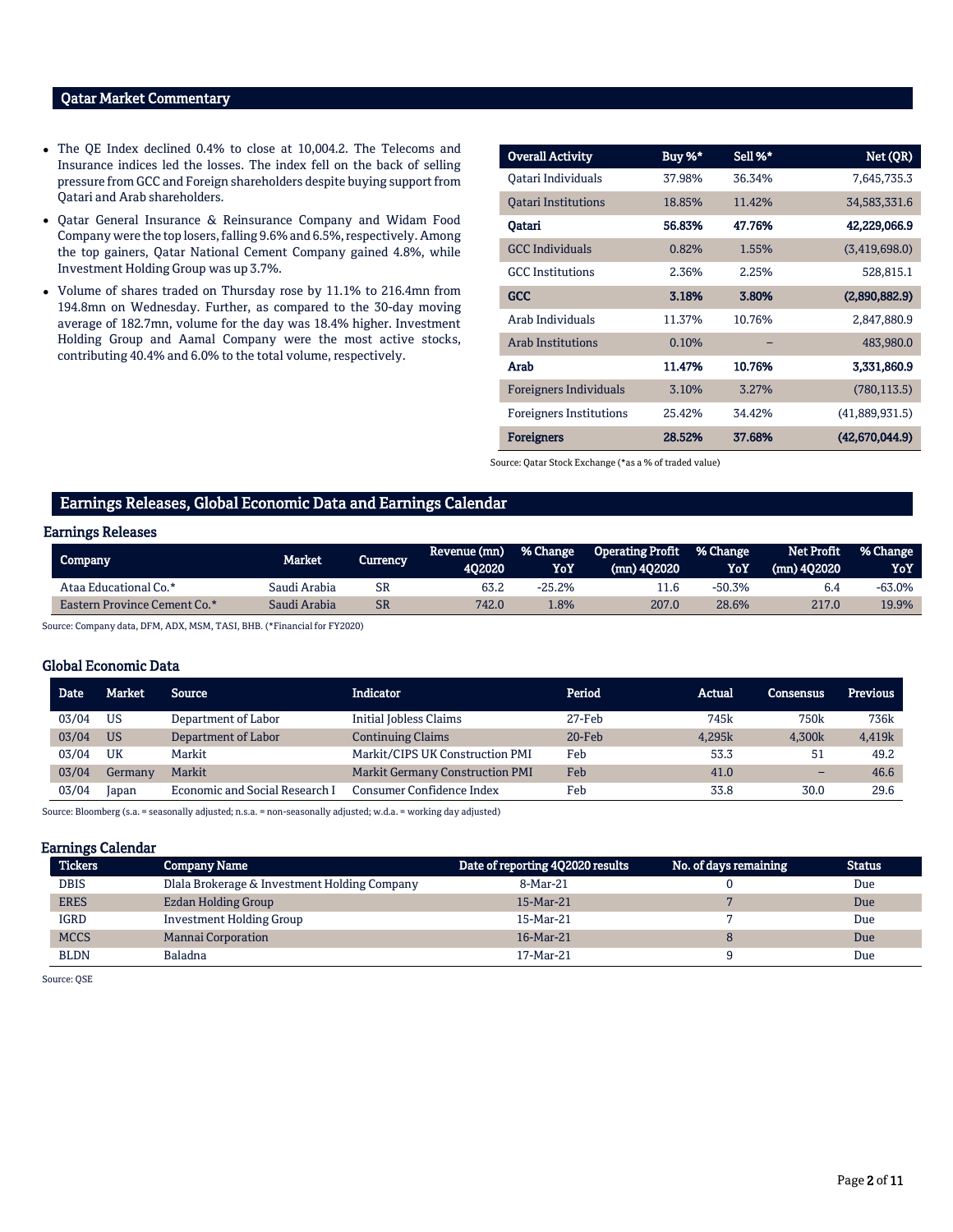# News

# Qatar

- QNB Group retains title of Qatar's most valuable, strongest brand – QNB Group has retained the title of Qatar's most valuable and strongest brand, according to the latest report by Brand Finance – the world's leading brand valuation consultancy. QNB Group's brand value has increased to \$6.1bn, widening its lead over second placed Ooredoo even further. QNB Group has also broken into the top 50 most valuable banks in the world, according to the Brand Finance Banking 500 2021 ranking, and is the most valuable banking brand across the MENA region. Apart from calculating brand value, Brand Finance also determines the relative strength of brands through a balanced scorecard of metrics evaluating marketing investment, stakeholder equity, and business performance. According to these criteria, QNB Group is also Qatar's strongest brand with a Brand Strength Index (BSI) score of 81.7 out of 100 and a corresponding AAA- brand strength rating. In the face of global adversity, as the pandemic wreaks havoc on the global economy, QNB Group has continued on its impressive growth trajectory, surpassing the trillion-riyal watermark in total assets for the first time in the bank's history – the first brand across the region to do so. QNB Group is spearheading digital transformation across the sector in the region, embracing technology to implement its strategy, spanning open banking, platforms, Robotics Process Automation (RPA), Big Data and Analytics, Artificial Intelligence (AI), as well as digitization and automation. (Peninsula Qatar)
- MPHC's net profit, adjusted for impairment, rises 56.8% QoQ to QR306.4mn in 4Q2020 – Mesaieed Petrochemical Holding Company's (MPHC) net profit, adjusted for impairment on other assets, stood at QR306.4mn in 4Q2020 as compared to QR1,582.7mn in 4Q2019 and QR195.4mn in 3Q2020 (+56.8% QoQ). MPHC's net profit, including the impairments mentioned previously, came in at QR201.8mn in 4Q2020 versus QR1,582.7mn in 4Q2019 (3Q2020: QR195.4mn). The company's share of profit from joint ventures came in at QR279.7mn in 4Q2020, which represents a decrease of 81.2% YoY. However, on QoQ basis share of profit from joint ventures rose 45.6%. In FY2020, the company has reported adjusted net profit of QR636.8mn and net profit (including impairment) of QR532.2mn as compared to QR2,076.1mn in FY2019. EPS amounted to QR0.042 in FY2020 as compared to QR0.165 in FY2019. The board has recommended a cash dividend of QR503mn, equivalent to QR0.04 per share and representing a payout ratio of 94% of 2020 net profits. During the year, selling prices declined by 12%, while sales volumes fell by 5% compared to last year, both translating into a decrease in revenue by 17%. Production dropped by 9% amid periodic turnaround and maintenance shutdowns during the year. The group continued to benefit from the supply of competitively priced ethane feedstock and fuel gas under long-term supply agreements. These contracting arrangements are an important value driver for its profitability in a competitive market environment. During the year, the petrochemical segment reported revenue of QR1.8bn and net profit amounted to QR454mn in 2020. Revenue

and earnings were impacted by the overall 7% drop in sales volumes and 13% in selling prices. The reduction in sales volumes was primarily due to the planned periodic turnaround of Q-Chem II facilities in the first quarter of 2020, while drop in crude prices coupled with softening demand for petrochemical products arising from the current macroeconomic backdrop affected the selling prices. The production volumes dropped 11% due to the periodic planned turnaround, which are necessary to maintain the plant life and ensure HSE (health, safety and environment) standards. The chlor-alkali segment revenue was QR617mn. The decline in revenue was attributed to the decrease in sales volumes by 2% and selling prices by 8%. Sales volumes fell due to the planned shutdown of facilities. The drop in selling price was against a backdrop of well-documented macroeconomic slowdown during 2020, which affected the industry globally, a MPHC spokesman said, adding the segment reported QR125mn net profit despite 6% fall in the production volumes due to the periodic planned shutdowns. Total assets stood at QR16.1bn and there was robust liquidity position with closing cash and bank balances of QR1.7bn at end of December 31, 2020. MPHC's Chairman, Ahmad Saif Al-Sulaiti said, "Despite momentous macroeconomic challenges, we remained resilient and continued to implement our business strategy to contain cost and specifically implemented operating expenditure and capital expenditure optimization measures." Given the current volatile market and macroeconomic outlook, MPHC kicked off several cost optimization initiatives during the year as an additional layer to the existing optimization programs of each operating entity. (QSE, Gulf-Times.com)

- QGMD reports net profit of QR1.5mn in 4Q2020 vs. net loss of QR1.9mn in 4Q2019 – Qatari German Company for Medical Devices (QGMD) reported net profit of QR1.5mn in 4Q2020 as compared to net loss of QR1.9mn in 4Q2019 and net profit of QR0.5mn in 3Q2020. The company's revenue came in at QR3.2mn in 4Q2020, which represents an increase of 69.4% YoY. However, on QoQ basis revenue fell 68.1%. In FY2020, QGMD reported net profit of QR0.9mn as compared to a net loss of QR10.4mn in FY2019. The earnings per share amounted to QR0.008 in FY2020 as compared to loss per share of QR0.090 in FY2019. The board has recommended non-distribution of dividends for this year. (QSE)
- ZHCD posts 0.7% YoY decrease but 104.7% QoQ increase in net profit in 4Q2020 – Zad Holding Company's (ZHCD) net profit declined 0.7% YoY (but rose 104.7% on QoQ basis) to QR63.5mn in 4Q2020. The company's operating revenue came in at QR228.4mn in 4Q2020, which represents a decrease of 19.9% YoY (-11.7% QoQ). In FY2020, the company has registered a net profit of QR201.5mn as compared to QR211.2mn in FY2019. EPS amounted to QR0.85 in FY2020 as compared to QR0.89 in FY2019. The board has recommended a dividend of 70% cash and 10% bonus shares distribution for FY2020. (QSE, Qatar Tribune)
- MRDS board of directors to meet on March 24 Mazaya Real Estate Development (MRDS) has announced that its Board of Directors will be holding a meeting on March 24, 2021 to discuss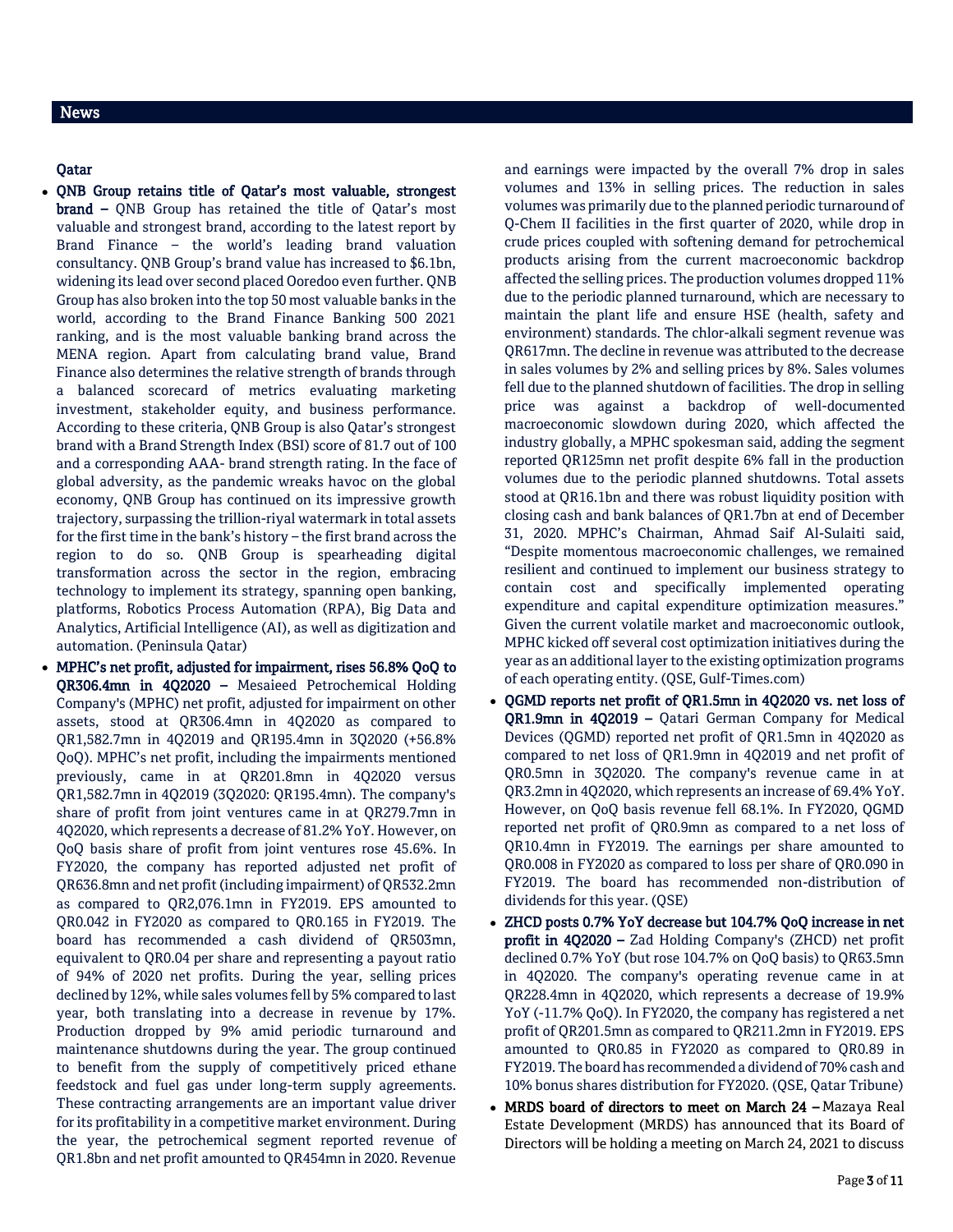the financial statement of the year ended December 31, 2020. (QSE)

- QGMD announces the closure of nominations for its board membership – Qatari German Company for Medical Devices (QGMD) announced the closure of the period for nomination for the membership of its board of directors for 2021 - 2024 on March 04, 2021 at 04:00 pm. (QSE)
- AKHI to hold its investors relation conference call on March 10 – Alkhaleej Takaful Insurance Company(AKHI) announced that the conference call with the Investors to discuss the financial results for the annual 2020 will be held on March 10, 2021 at 11:00 am, Doha Time. (QSE)
- AKHI to hold its AGM on March 28 Alkhaleej Takaful Insurance Company (AKHI) announced that the General Assembly Meeting (AGM) will be held on March 28, 2021, in the company premises at 04:30 pm. In case of not completing the legal quorum, the second meeting will be held on April 04, 2021, in the company premises at 04:30 pm. The agenda includes (1) Hearing Board of Director's Report about the company's activities and financial position for the year ending December 31, 2020 and the future plan of the company. (2) Hearing Auditors Report about company's financial statements for the year ending December 31, 2020. (3) Hearing the Sharia's Authority Report on the activities for the financial year 2020. (4) Discussing and approving the balance sheet of the company and accounts of profits & losses for the fiscal year ending December 31, 2020 and approving the BOD recommendation to distribute 5% cash dividends to shareholders. (5) Discussing the proposal from EX-CEO regarding the settlement of investment files. (6) Discharging the BOD of the responsibility of fiscal year 2020 & determining their remuneration. (7) Discussing the governance report of the company for the year 2020. (8) Appointing the External Auditor for the year 2021 & determining their fees. (9) Election of Board Members for 3 Years 2021- 2023. (QSE)
- MPHC to hold its AGM on March 24 Mesaieed Petrochemical Holding Company (MPHC) announced that the General Assembly Meeting (AGM) will be held on March 24, 2021, electronically using Zoom application platform at 03:30 pm. In case of not completing the legal quorum, the second meeting will be held on March 30, 2021, electronically using Zoom application platform at 03:30 pm. The agenda includes (1) Listen to the Chairman's Message for the financial year ended December 31, 2020. (2) Listen and approve the Board of Directors' Report on MPHC's operations and financial performance for the financial year ended December 31, 2020, and the future plan of the Company. (3) Listen and approve the Auditors' Report on MPHC's financial statements for the financial year ended December 31, 2020. (4) Discuss and approve MPHC's financial statements for the financial year ended December 31, 2020. (5) Present and approve 2020 Corporate Governance Report. (6) Approve the Board's recommendation for a dividend payment of QR 0.04 per share for 2020, representing 4% of the nominal share value. (7) Absolve the Board of Directors from liability for the financial year ended December 31, 2020. (8) Appoint the external auditor for the financial year ending December 31, 2021 and approve their fees. (QSE)
- Moody's: Qatari banks defy pandemic's impact on 2020 earnings – The combined results of the eight Qatari banks remained

strong despite the impact of COVID-19 on operating conditions and rise in provisions, according to rating agency Moody's. Aggregate profitability weakened marginally in 2020. The aggregate return on assets was 1.2%, compared with 1.4% 2019. The banks' combined net profit declined 12% YoY to QR20.4bn. Five of the eight banks reported lower net profit. The decline in bottom-line profitability mainly reflected higher pandemicrelated provisioning, which was partly offset by cost savings and higher net interest income. "We expect bottom-line profitability (of Qatari banks) to remain at the same level in 2021 in the context of slow economic activity, though it will remain relatively strong compared with regional and global peers," said Nitish Bhojnagarwala, Vice President – Senior Credit Officer at Moody's Investors Service (Moody's). Moody's expects Qatar's real GDP to grow by 1.7% in 2021 after contracting by 3.5% in 2020 because of the coronavirus pandemic and decline in oil prices. According to the rating agency, Qatari banks' incomegenerating ability remains strong despite higher provisioning charges related to the pandemic. This reflects the Qatari government's significant footprint in domestic banks as a shareholder, depositor and customer, which to some extent insulates the banking sector from external events. A QR75bn stimulus and support package to the private sector, equivalent to around 12% of nominal GDP, and a QR10bn injection to boost the country's capital market helped limit the impact of the coronavirus outbreak. Measures introduced in response to the outbreak included  $-$  (1) the central bank's 0% repo facility to support banking sector liquidity; (2) lending initiatives by Qatar Development Bank to help small and medium-sized enterprises (SMEs) with rents and salaries; (3) waivers of electricity and water bills; deferrals of taxes and (4) loan payments and an increase in concessional financing for SMEs. (Bloomberg)

 Dukhan Bank's net operating profits exceed QR1bn in 2020 – Dukhan Banks' board of directors recommends 10% cash dividend distribution to shareholders for 2020. Dukhan Bank's net operating profits exceeded QR1bn with a growth rate of 33%, while its assets grew significantly by 12% to more than QR86bn in 2020. Dukhan Bank last night announced its financial results for 2020, which concluded with strong positive indicators across all fronts. The group's assets grew significantly by 12% exceeding QR86bn, underscored by a growth in its financing activities which exceeded 12.7% recording over QR58bn as compared to 2019. Total revenues grew by 15.7% to reach QR3.8bn, while profit before loss of impairment of intangible assets and taxes exceeded QR1bn, with a growth rate of 33%, compared to QR766mn for the previous year. Total expenses declined by 15.6% to QR939mn compared to the previous year stemming from the group's efforts to control operating and financing expenses. In view of the COVID-19 pandemic and its impact on financial markets, as well as accounting for the performance of select economic sectors, including some of the bank's subsidiaries, Dukhan Bank management adopted a conservative approach to hedge for the uncertain circumstances. Thus, following a conservative assessment on the part of the management, the group recorded a QR450mn decline in its intangible assets from subsidiaries acquired between 2009 and 2010. The charge was recorded in the income statement for this year, which accounted for a decrease in the net profit reaching QR566mn, however, noting that the decline does not affect the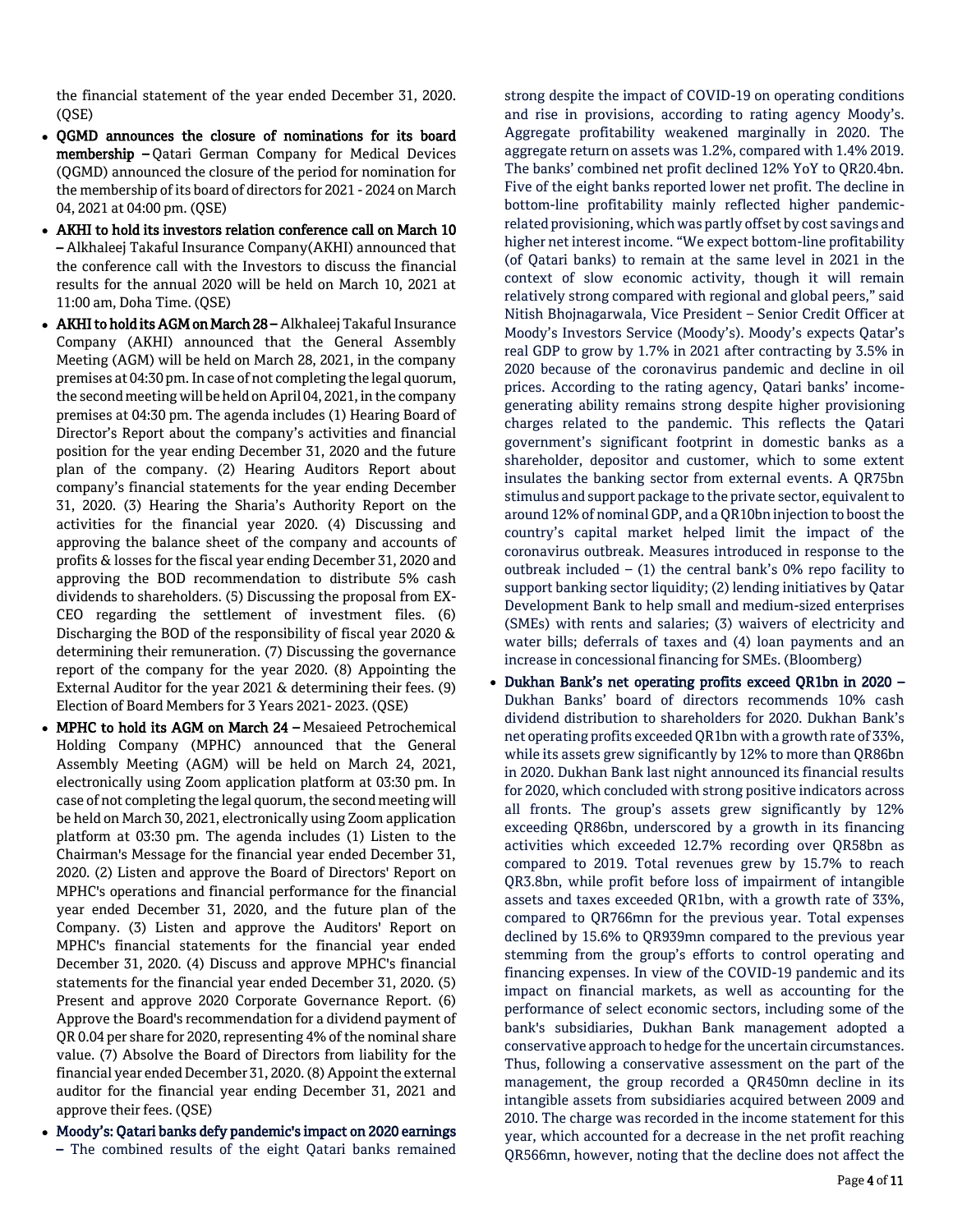level of liquidity or adequacy of the Group's capital nor its operating results. Commenting on the results, Dukhan Bank's Chairman and Managing Director Sheikh Mohamed bin Hamad bin Jassim Al-Thani stated. (Gulf-Times.com)

- Ooredoo, SafeToNet partner to ensure online safety for kids and young adults – Ooredoo Qatar has announced a new partnership to promote and ensure online safety for children and young people. The partnership with award-winning UK cyber-safety service SafeToNet brings customers in Qatar a new digital safeguarding technical solution to keep children and young people safer online. British company SafeToNet offers a multiaward-winning service designed to safeguard children and young people while online and keep them safe from online threats such as cyber-bullying, online abuse, and aggression via an educational approach to safeguarding supported by digital wellbeing content. Using artificial intelligence, SafeToNet provides real-time advice and guidance to ensure children are steered away from harm while protecting their right to privacy and independence. Children using SafeToNet use a pioneering keyboard that relies on artificial intelligence to detect and filter risks in real-time, before harm is caused, and are given advice and guidance via the technology. (Peninsula Qatar)
- Indosat Ooredoo launches Augmented Reality-based Digital Advertising Service 'iAds – Indosat Ooredoo Business this week launched an innovative service 'iAds', a digital ad platform that is designed by utilizing Augmented Reality (AR), interactive messaging, and mobile video. iAds offers the excitement of advertising and the convenience of using innovative telecommunication media. Through iAds, promotional activities can be more varied and attractive because Indosat Ooredoo Business offers several choices of digital promotion mediums, namely iAds, iAds Biz, and iAds MGram. (Bloomberg)
- FocusEconomics: Qatar economy set to expand on stronger domestic, foreign demand – Qatar's GDP may scale up to \$201bn in 2025 from \$161bn this year, researcher FocusEconomics has said in a report. Next year, Qatar's GDP is projected to reach \$172bn, followed by \$181bn in 2023 and \$191bn in 2024. According to FocusEconomics, the economy is set to expand this year on 'stronger' domestic and foreign demand. Easing tensions with Gulf neighbors - Egypt was the latest Arab nation to normalize relations with Qatar in late January - should also provide support. However, volatile commodity prices, the potential extension of restrictions and possible delays in the COVID-19 vaccine rollout pose downside risks, FocusEconomics noted. FocusEconomics panelists see a 2.8% rise in GDP in 2021, which is unchanged from January's forecast, before growth of 3.6% in 2022. Consumer prices fell 3.4% in annual terms in December, down from the 2.9% decline in November. Prices are seen rising this year as activity recovers and thanks to a supportive base effect. FocusEconomics panelists see consumer prices rising 0.9% in 2021, which is down 0.1 percentage points from last month's forecast. In 2022, it sees inflation averaging 2.0%. The researcher sees a 'Stable outlook' for Qatar and noted, "Turning to 2021, the PMI rose in January, suggesting a strong start to the year. However, in early February the government announced measures to tame the rise in COVID-19 cases, consisting mainly of capacity restrictions at public venues: This will temper momentum in the remainder of the quarter."

FocusEconomics estimates Qatar's international reserves to total \$37.6bn by 2024. The country's international reserves are projected at \$34.3bn this year, \$36bn (2022) and \$36.8bn in 2023. (Gulf-Times.com)

- Lloyds Bank: Qatar's economy expected to bounce back to 2.5% growth in 2021, 3.9% in 2022 – Qatar's economy is expected to bounce back to 2.5% in 2021 and 3.9% in 2022, subject to postpandemic global economic recovery and expected boom in the services sector ahead of the FIFA 2022 World Cup, Lloyds Bank has said in an update. In a recent update on its international trade portal, Lloyds Bank said Qatar's general government debt has grown from 56.2% of GDP in 2019 to 68.9% in 2020 as the country continued to borrow on international markets. The International Monetary Fund anticipates a debt reduction this year and the next, with levels at 60.6% of GDP in 2021 and 54% in 2022. Current account surplus narrowed to 2.4% of GDP in 2019 from 9.1% a year earlier as global energy prices fell. However, the IMF expects this trend to be strengthened by the negative economic impact of the Covid-19 pandemic and the fall in oil prices. The current account balance was negative in 2020 (- 0.6% of GDP) and is expected to bounce back to 2.6% in 2021 and 3.4% in 2022. Lloyds Bank noted the commissioning of Barzan natural gas facility (in 2019) could, however, support domestic gas production and contribute positively to growth. In the medium term, the expansion of North Field gas projects is expected to be completed by 2024, further boosting gas output. (Gulf-Times.com)
- ValuStrat: Qatar expected to receive 7,000 hotel rooms in 2021 Qatar is expected to receive 7,000 hotel rooms including 6,250 keys and 750 serviced apartments in 2021, ValuStrat has said in its 'Qatar 2021 Outlook' report released on Sunday. According to the report, hospitality establishments like The Plaza Doha, Katara Towers, Waldorf Astoria, Zulal Wellness Resort, Salwa Beach resort, Jouri Murwab Hotel, Steigenberger Hotel, Banyan Tree Doha, JW Mariott Hotel, Al Baker Novotel and Sofitel, Majlis Grand Mercure Hotel & Apartment and Dream Doha are expected to start operations by the end of this year. Approximately 1,300 keys were added during 2020, as per ValuStrat research. "Assuming no closures during the year, the total supply is estimated to exceed 28,500 keys. The supply of serviced apartments (branded and non-branded) was estimated to reach 9,300 rooms in 2020," the report said. Lifting of quarantine measures expected in the second half of 2021 might provide a boost to tourism, the report said adding that during the first half of 2021, mandatory hotel quarantine and domestic tourism may provide support to the hospitality industry. (Qatar Tribune)
- JRE Chairman: Recovery in residential property sales anticipated as World Cup nears – A recovery in residential property sales is being anticipated as the country moves towards the November 2022 hosting of the FIFA World Cup, and with the lifting of restrictions on foreign real estate investment, according to engineer Nasser Al-Ansari, Chairman of Just Real Estate (JRE). The forecast came following the Ministry of Justice registration of Al-Ansari as a sector appraiser. JRE is now approved to appraise and value wide ranging real estate assets from land to full estates, potential development areas, commercial, retail, industrial and residential properties. JRE is ideally placed to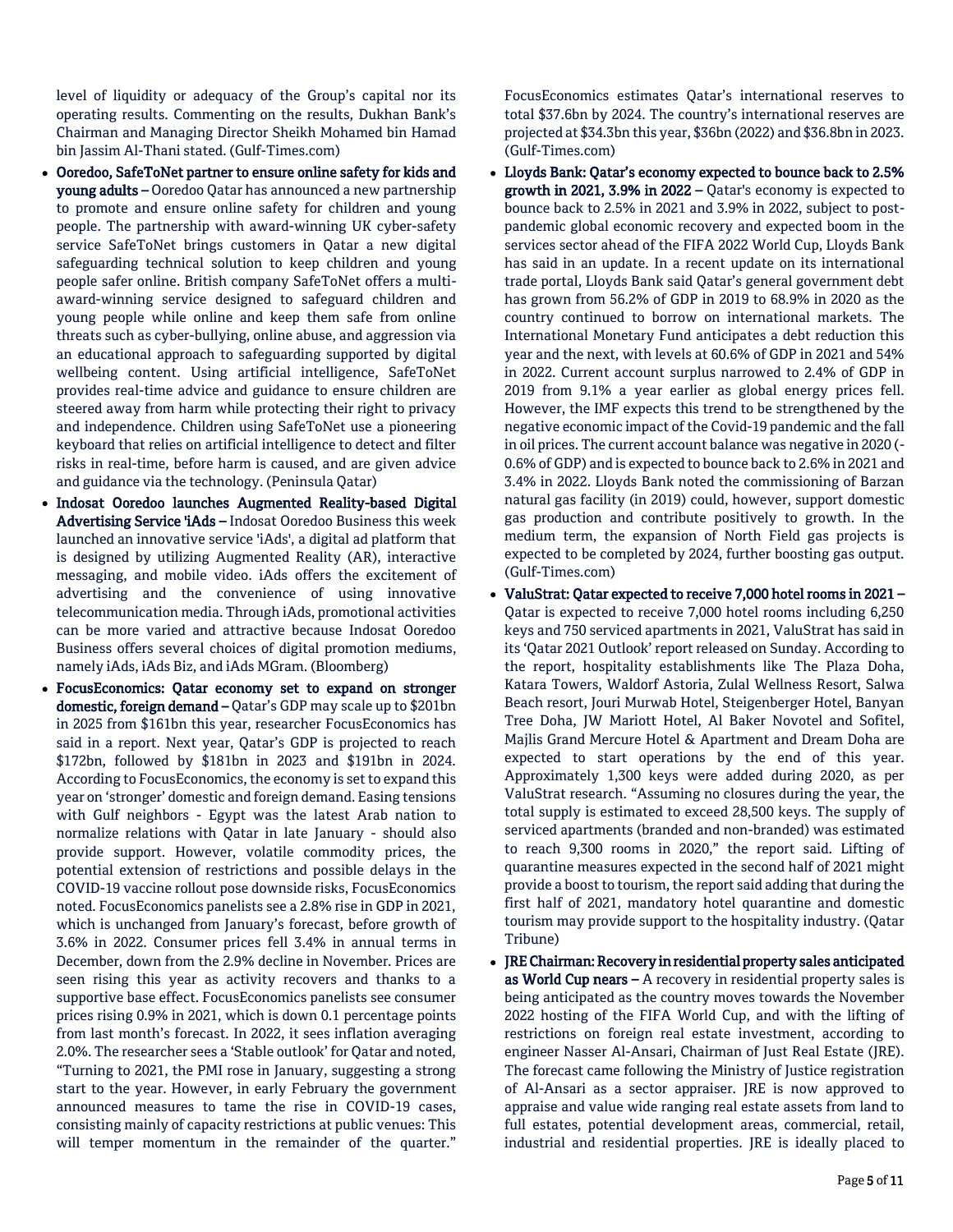evaluate both existing and prospective developments as it consistently researches market areas and project types and has extensive buildings compliance expertise. (Gulf-Times.com)

- Real estate trading volume exceeds QR469mn during February 21-25 – The total value of real estate transactions in the sales contracts registered with the Real Estate Registration Department of the Ministry of Justice between February 21 to 25, was QR469,867,514. The types of real estate traded included plots of land, houses, apartment buildings, residential complex, multi-use plots and commercial buildings. Most of the trading took place in the municipalities of Al Rayyan, Doha, Al Da'ayen, Umm Salal, Al Wakrah, Al Khor, Al Dhakira and Al Shamal. (Peninsula Qatar)
- QFC favors Singapore model of targeted policy intervention in financial services industry – The Qatar Financial Centre (QFC) has favored Singapore model of targeted policy intervention to carve a niche place in the global financial services industry, especially in view of the growing significance of asset management industry, in helping the QFC become an international hub for the sector. The QFC's moves come amidst assets under its management (AuM) more than doubling on a yearly basis to QR61.2bn in the fourth quarter of 2020. The robust growth in AuM indicates the growing potential contribution of the QFC to the local economy and the potential diversification. Highlighting that more AuM can bolster Qatar's global reputation as a financial services hub, for which AuM can be a key contributor; the QFC said, "This may require targeted policy interventions." In this regard, the QFC cited the model of Singapore – ranked sixth in the Global Financial Centres Index (GFCI) in 2019. Highlighting that the broader Singaporean financial services sector journey can "provide useful insights for Qatar"; it said the Singaporean government targeted, from an early stage, specific financial markets or sectors that were considered to be potential growth sectors – and then developed focused policies to grow those sectors. The Singapore government created the infrastructure and incentives to give opportunity for the asset management sector to grow, it said, adding in nominal terms, AuM rose from \$203bn in 2000 to \$2.9tn in 2019. (Gulf-Times.com)
- Qatari investments in Jordanian stocks reach \$710mn Qatari investment in the Jordanian stock exchange reached \$710mn at the end of February 2021, occupying the seventh place among Arab investment in the Jordanian stock market. Data showed that Qatari investors owned 203mn in stocks as of last month. (Peninsula Qatar)
- Qatar's Bank Authority blacklists Kraken crypto-currency exchange – On the list included cloud banks such as Fire in Ireland, Revolut in UK, Rietumu Banka (Latvia) a traditional bank, as well as national blacklists that included ,Qatar Bank Authority has blacklisted crypto-currency exchanges. According to the announcement, "The challenge is that most banks look at transfers on a client-by-client basis, rather than an out-right ban, so be sure to maintain a good relationship with your branch. We can provide a letter if your bank requests one." The announcement then talks about the crypto friendly banks that include Fidor bank, clear junction while Kraken team can check Bank Identifier codes to check banks and whether there have been recent issues with them. (Bloomberg)

# International

- US labor market roars back; full recovery still years away The US economy created more jobs than expected in February as falling new COVID-19 infections and additional pandemic relief money from the government boosted hiring at restaurants and other services businesses, firmly putting the labor market recovery back on track. Though job growth momentum is expected to build in the months ahead amid an acceleration in the pace of vaccinations and more fiscal stimulus, it will probably take several years for the labor market to heal from the deep scars inflicted by the coronavirus pandemic, which is now in its second year. The Labor Department's closely watched employment report on Friday showed at least 4.1mn Americans have been out of work for more than six months, accounting for 41.5% of the unemployed population in February. Another 3.5mn have permanently lost their jobs. Nonfarm payrolls surged by 379,000 jobs last month after rising 166,000 in January. Payrolls fell in December for the first time in eight months. The economy has recouped 12.7mn of the 22.2mn jobs lost in the pandemic recession. Economists polled by Reuters had forecast February payrolls increasing by 182,000 jobs. Restaurants and bars hired 286,000 workers, accounting for 75% of the payrolls gain. There were also increases in employment at hotels and motels and at amusements, gambling and recreation establishments. Altogether, leisure and hospitality employment jumped by 355,000 jobs, making up 94% of all jobs created last month. Temporary help, a harbinger for future hiring, increased further. Healthcare and social assistance also added jobs, and retailers hired 41,000 workers. Manufacturing payrolls increased by 21,000 jobs. About half of the factory job gains were in transportation equipment, despite a global semiconductor chip shortage, which has forced some automakers to cut production. But construction employment decreased by 61,000 jobs because of bitter cold across the country. Government payrolls dropped by 86,000 jobs, with losses concentrated at state and local governments. The diffusion index, or measure of private industries expanding, jumped to 57.0 from 48.4 in January. Unseasonably cold weather shortened the average workweek to 34.6 hours from 34.9 hours. (Reuters)
- US trade deficit widens as goods imports hit record high The US' trade deficit increased in January as goods imports jumped to a record high amid a sharp rebound in consumer spending, offsetting a continued recovery in exports. The Commerce Department said on Friday that the trade gap rose 1.9% to \$68.2bn in January. Economists polled by Reuters had forecast a \$67.5bn deficit in January. Goods imports advanced 1.6% to \$221.1bn, the highest on record. Consumer spending increased by the most in seven months in January, boosted by government checks to low-income households as part of nearly \$900bn in additional COVID-19 pandemic relief. The surge in demand also reduced inventories at retailers in January, according to an advance estimate published by the government last week. Lean inventories and anticipated strong domestic demand as new coronavirus cases decline and the pace of vaccinations accelerates, suggest imports will continue to rise. Exports of goods gained 1.6% to \$135.7bn. Trade has subtracted from gross domestic product growth for two straight quarters. (Reuters)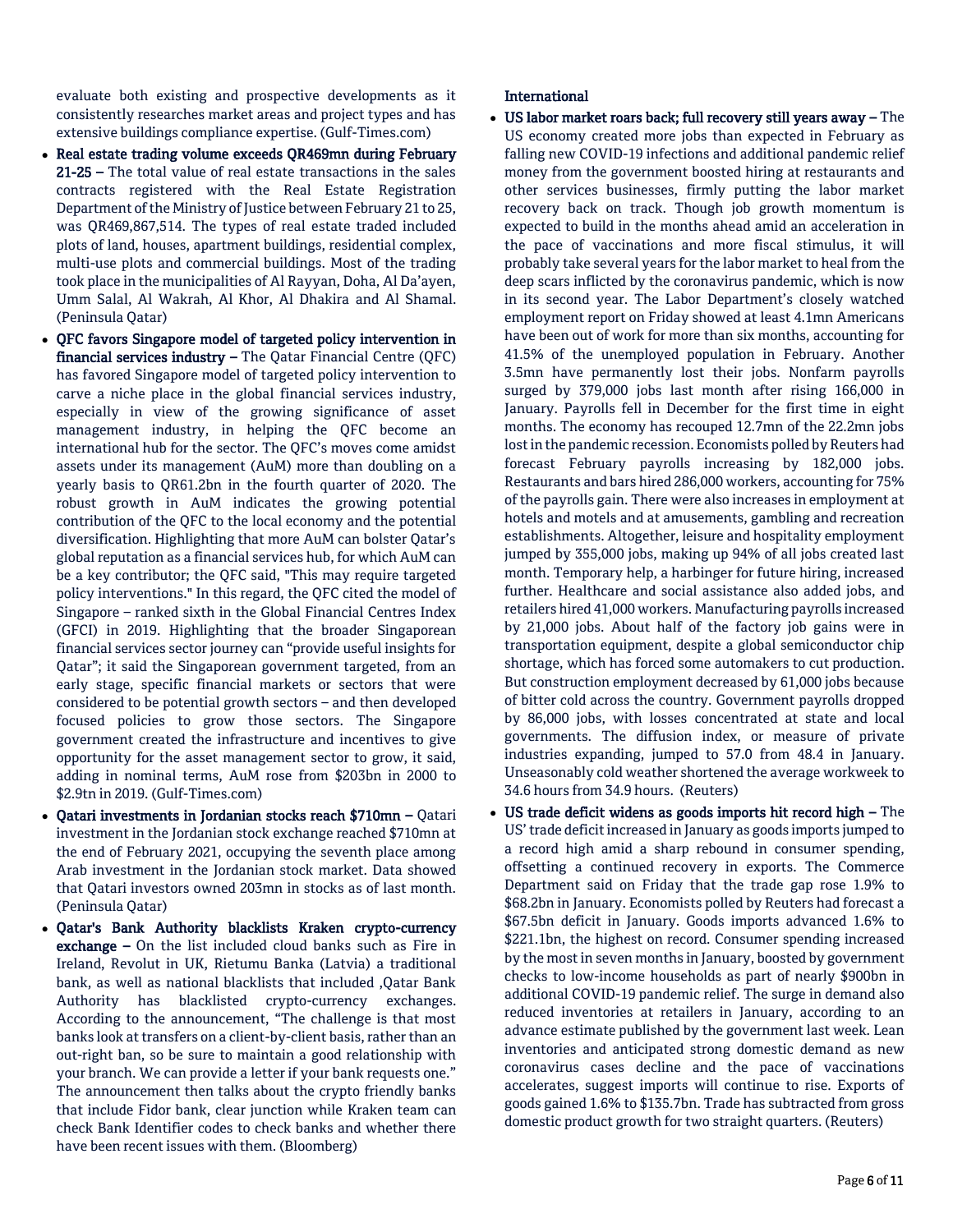- US job growth likely regained steam in February US job growth likely accelerated in February as more services businesses reopened amid falling new COVID-19 cases, quickening vaccination rates and additional pandemic relief money from the government, putting the labor market recovery back on firmer footing and on course for further gains in the months ahead. The Labor Department's closely watched employment report on Friday will, however, also offer a reminder that as the US enters the second year of the coronavirus pandemic the recovery remains excruciatingly slow, with millions of Americans experiencing long spells of joblessness and permanent unemployment. Federal Reserve Chair Jerome Powell on Thursday offered an optimistic view of the labor market, but cautioned a return to full employment this year was "highly unlikely." "We will probably see more people having gone back on payrolls," said Sung Won Sohn, a finance and economics professor at Loyola Marymount University in Los Angeles. "Many will be related to service jobs, but that will not mean a rapid increase in jobs. It's a slow progress toward eventual full recovery." Nonfarm payrolls likely increased by 182,000 jobs last month after rising only 49,000 in January, according to a Reuters poll of economists. Payrolls declined in December for the first time in eight months. Economists saw no impact from the mid-February deep freeze in the densely populated South as the winter storms hit after the week during which the government surveyed establishments and businesses for the employment report. But unseasonably cold weather last month, especially in the Northeast, and production cuts at auto assembly plants because of a global semiconductor chip shortage likely shortened the average workweek. (Reuters)
- US, UK suspend tariffs in bid to settle aircraft row The US agreed to a four-month suspension of retaliatory tariffs imposed on British goods such as Scotch whisky over a long-running aircraft subsidy row, with both sides pledging to use the time to resolve the dispute. The US administration under former President Donald Trump imposed tariffs on Scotch whisky and other European Union food, wine and spirits, which the industry says have put its future at risk. The multi-billion dollar tit-for-tat tariff battle involving the US, the European Union and Britain relates to a long-running row over state subsidies for plane makers Airbus and Boeing. Britain is party to the dispute as a former member of the EU and maker of key Airbus components. White House Press Secretary Jen Psaki said the decision would give both sides time to work out a solution. The tariff truce is separate from broader US-UK talks on a post-Brexit trade agreement, but sends a positive signal about those discussions. Psaki declined to say if the US-UK tariff deal foreshadowed a similar truce with Brussels. Britain and the US were hoping to reach a trade deal before the expiration of fast-track trade promotion authority granted to the US federal government by Congress in July. To hit that deadline, US trade officials would have to notify Congress about a likely trade deal sometime in April. (Reuters)
- REC: UK lockdown squeezes demand for workers in February Britain's coronavirus lockdown squeezed demand for staff last month, with spending on temporary workers growing at its slowest rate in seven months, a survey of employment agencies showed on Friday. The Recruitment and Employment Confederation (REC) said overall demand for staff had stabilized

at a lower level after falling sharply in February, with a further decline in permanent hiring. "The jobs market remains on hold with hiring decisions stalled, people reluctant to seek new roles and the growth in temporary billings has also slowed," said James Stewart, vice chair of accountants KPMG, who sponsor the survey. On Wednesday finance minister Rishi Sunak extended the government's furlough scheme - currently supporting around one in five private-sector workers at a cost of 53.8bn Pounds so far - until the end of September. Schools in England will start to readmit pupils from Monday but the government does not expect to fully lift social distancing restrictions until late June. Jobs in nursing and medical care continued to be the fastest-growing sector, while demand for hospitality and catering staff remained very weak, the REC survey showed. Separately, equalities minister Liz Truss urged employers to allow flexible working patterns that have become common during the pandemic to become standard practice where possible, to make it easier for those with family commitments to stay in work. Government research based on 780,000 job postings with recruiter Indeed had shown that jobs which clearly advertised flexible working was possible attracted 30% more applicants. (Reuters)

- Halifax: UK house price growth slows for a third month British house price growth cooled for a third month in February, mortgage lender Halifax said on Friday, although analysts said measures announced this week by finance minister Rishi Sunak could pour new fuel on the market's pandemic boom. House prices rose by 5.2% in annual terms last month, the smallest yearly increase since August and following growth of 5.4% in January, Halifax said. In February alone, house prices fell by 0.1% after a 0.4% drop in January. Other measures of Britain's housing market suggested the pandemic-driven boom in the housing market had started to fade ahead of the planned expiry of a temporary cut to property purchase tax - known as stamp duty - at the end of March. But on Wednesday Sunak partly extended this tax break until the end of September and announced a new mortgage guarantee scheme for first-time buyers who cannot afford large deposits. Halifax said the outlook for the housing market in the longer term would depend on the economic recovery from the COVID-19 pandemic. Demand for houses fueled by pent-up savings was likely to be countered by higher unemployment, in its view. (Reuters)
- EU to extend COVID-19 vaccine export controls as AstraZeneca shipment blocked – The European Union is planning to extend its export authorization scheme for COVID-19 vaccines to the end of June, two EU sources told Reuters on Thursday, as a shipment of AstraZeneca shots from the EU to Australia was blocked. Extending controls could reignite tensions with countries who rely on shots made in the EU. Under the scheme, companies must get an authorization before exporting COVID-19 shots, and may have export requests denied if they do not respect their supply commitments with the EU. The mechanism was set up at the end of January as a reaction to vaccine makers' announcements of delays in the deliveries of COVID-19 vaccines to the bloc. It is due to expire at the end of March, but the European Commission wants to extend it through June, the two officials said. The second official added that at a meeting with EU diplomats on Wednesday, many countries supported the measure, including heavyweights Germany and France. The EU Commission was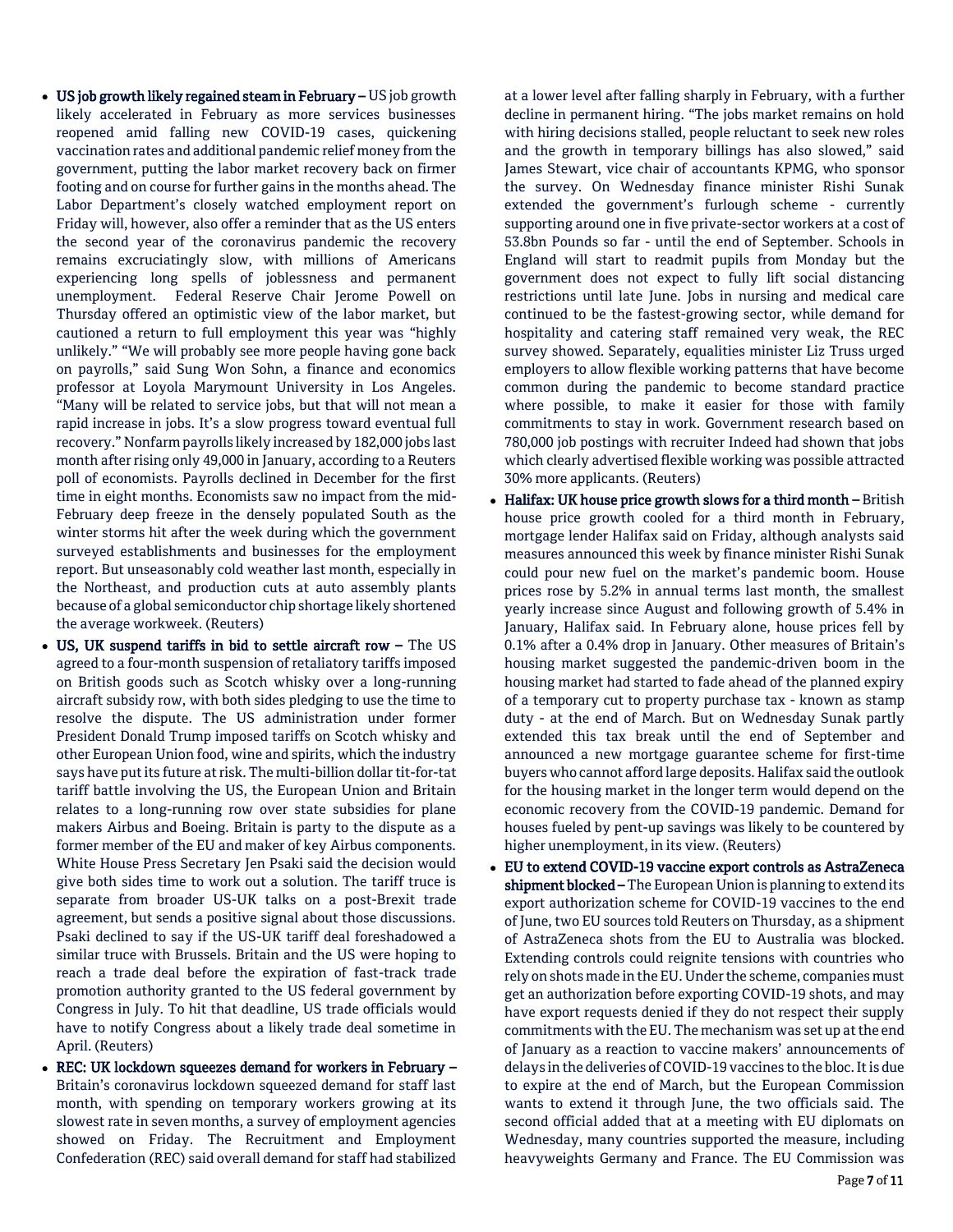not immediately available for a comment. Italian Prime Minister Mario Draghi has also called for sanctions on companies that do not respect their contractual obligations with the EU. When the EU's export control mechanism was introduced in late January it triggered an outcry from importing countries who feared their vaccine supplies might be affected. On Thursday two separate sources told Reuters the EU blocked a shipment of AstraZeneca's vaccine destined for Australia after the drug manufacturer failed to meet its EU contract commitments. The sources said AstraZeneca had requested permission from the Italian government to export some 250,000 doses from its Anagni plant, near Rome. Australian lawmakers said they were unfazed. Health Minister Greg Hunt said the country had already received its first shipment of the vaccine, which would be enough until a batch being produced domestically by CSL Ltd was completed. (Reuters)

- German industrial orders rise in January on robust foreign demand – Orders for German-made goods rose by twice as much as expected in January as robust foreign demand helped manufacturers in Europe's largest economy, official data showed on Friday. The data published by the Federal Statistics Offices showed orders for industrial goods rose on the month by 1.4% in seasonally adjusted terms, compared with a Reuters forecast for a rise of 0.7%. The increase came after a downwardly revised decrease of 2.2% in December. Domestic orders fell by 2.6% on the month while orders from abroad rose by 4.2%. Contracts from the Eurozone increased by 3.9%. (Reuters)
- China sets 'low bar' for GDP growth, pledges more jobs China on Friday set a modest annual economic growth target, at above 6%, and pledged to create more jobs in cities than last year, as the world's second-biggest economy planned a careful course out of a year disrupted by COVID-19. In 2020, China dropped a gross domestic product growth target from the premier's work report for the first time since 2002 after the pandemic devastated its economy. China's GDP expanded 2.3% last year, the weakest in 44 years but making it the only major economy to report growth. But the 2021 target was significantly below the consensus of analysts, who expect growth could beat 8% this year. Chinese shares fell. China's conservative growth target reflects a public effort to demonstrate a return to economic stability after last year's COVID-19 upheaval, policy advisers said, while also keeping a lid on appetite for debt and risk. While the low GDP target does not mean the government will rush to tighten policy, with many parts of the economy still struggling, it will give planners more room to push reforms. Premier Li pledged to spur domestic consumption and innovation, as part of a plan to reduce reliance on overseas markets and technology for long-term development. As such, China plans to boost annual research and development spending by more than 7% every year until 2025. (Reuters)
- China forex reserves fell to \$3.205tn in February China's foreign exchange reserves fell less than expected in February, official data showed on Sunday, due to valuation effects. The country's foreign exchange reserves, the world's largest, fell \$5.677bn to \$3.205tn last month, compared with \$3.200tn tipped in a Reuters poll of analysts and \$3.211tn in January. Foreign inflows into Chinese stocks and bonds have been strong as China gallops ahead of other major economies in its recovery from the

COVID-19 pandemic. The yuan fell 0.59% against the dollar in February, while the dollar rose 0.43% last month against a basket of other major currencies. China held 62.64mn fine troy ounces of gold at the end of February, unchanged from levels at the end of January. The value of China's gold reserves fell to \$109.18bn at the end of February from \$116.76bn at the end of January. (Reuters)

# Regional

- OPEC+ extends most oil output cuts into April, Saudi keeps voluntary curb - OPEC and its allies agreed to extend most oil output cuts into April, offering small exemptions to Russia and Kazakhstan, after deciding that the demand recovery from the coronavirus pandemic was still fragile despite a recent oil price rally. OPEC's leader Saudi Arabia said it would extend its voluntary oil output cut of 1mn bpd, and would decide in coming months when to gradually phase it out. The news pushed oil prices back towards their highest levels in more than a year with Brent trading up 5% above \$67 a barrel as the market had expected OPEC+ to release more barrels. OPEC+ had cut output by a record 9.7mn bpd last year as demand collapsed due to the pandemic. As of March, it is still withholding about 7mn bpd, or 7% of world demand. The voluntary Saudi cut brings the total to about 8mn bpd. (Reuters)
- Saudi Central Bank extends deferred payment, guaranteed financing programs - Saudi Arabia's Central Bank said on Sunday it had extended a deferred payment program to support private sector financing for an additional three months until June 30 as part of measures to stem the impact of the coronavirus pandemic on the economy. A statement published on the central bank website also said a guaranteed financing program had been extended for an additional year until March 14, 2022 to support small and medium enterprises. (Reuters)
- Saudi Arabia doubts oil recovery and keeps taps tight This week's surprise decision by Saudi Arabia and other top oil producers to broadly stick with output cuts despite rising crude prices was influenced by events in an unexpected place - Italy. About a year after the country's financial heart became one of the first European cities to enter a lockdown to curb the spread of COVID-19, Milan is again facing restrictions. "Take a look at what is happening in Milan today," Saudi Energy Minister, Prince Abdulaziz bin Salman Al-Saud told a news conference on Thursday after a meeting of OPEC and its allies. "These things, they don't keep you at ease with the idea of venturing, leaping into an unknown future," he added. Restrictions on movement destroyed up to a fifth of oil demand last year and led OPEC and its allies - known as OPEC+ - to make record output cuts. And while global oil futures are back where they were before the pandemic - which for many pundits and investors heralded more production from OPEC+ - the recovery in fuel demand has been tepid as global travel remains subdued. (Reuters)
- Key Saudi Arabian Oil site attacked, sending brent above  $$70 -$ Saudi Arabia said one of the most protected crude facilities in the world came under missile attack on Sunday, in a clear escalation of hostilities that sent oil prices surging. The drone and missile attacks were intercepted and crude production appeared to be unaffected. The attacks are the most serious against Saudi oil installations since a key processing facility and two oil fields came under fire in September 2019, cutting oil production for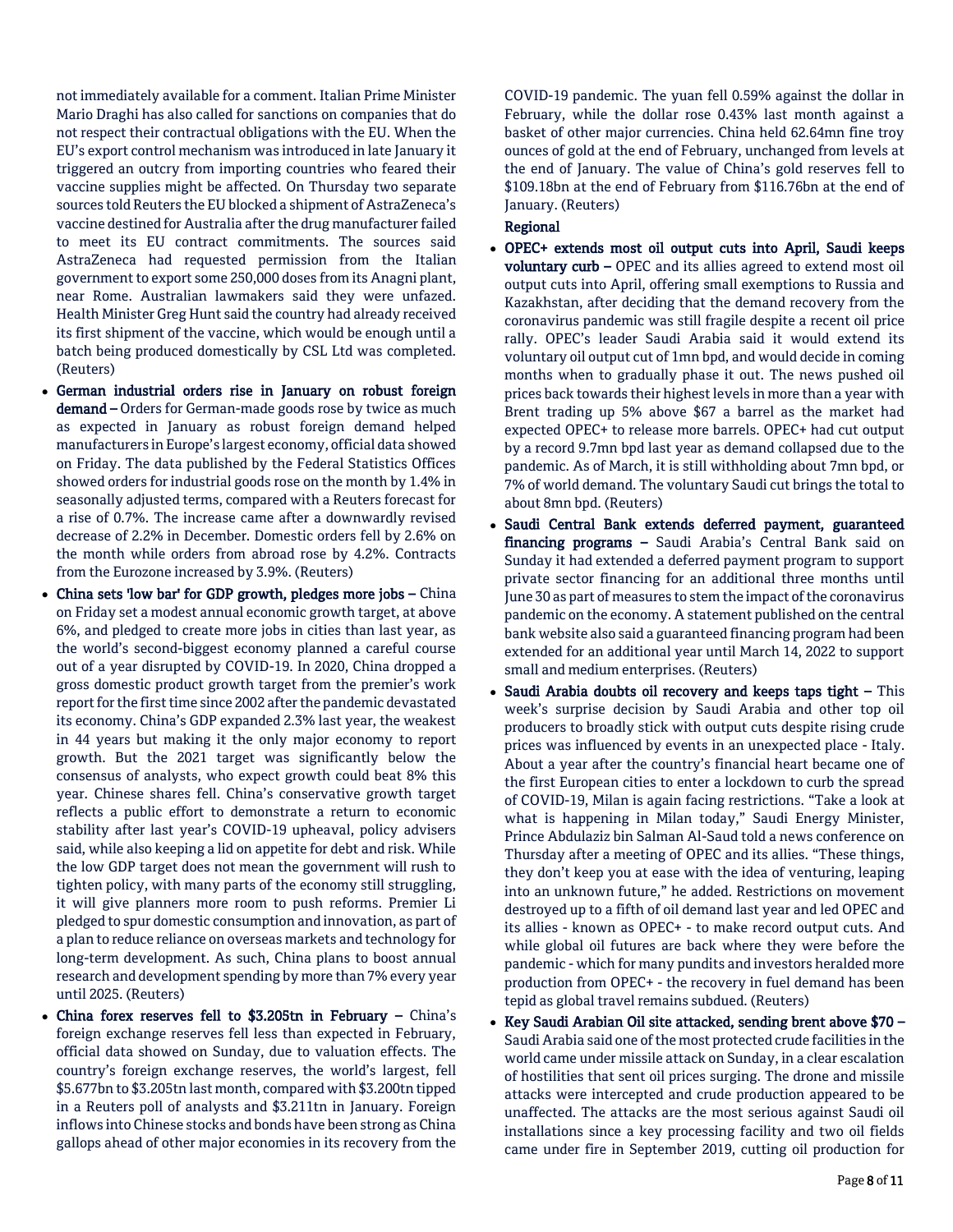several days and exposing the vulnerability of the Saudi petroleum industry. (Bloomberg)

- Saudi Arabia raise crude prices to Asia, US as OPEC+ extends cuts – Saudi Arabia raised pricing for its crude for shipment to Asia and the US next month after OPEC+ extended oil supply constraints, pointing to a tightening physical market. The world's biggest crude exporter is boosting April pricing for crude exports eastwards to the highest levels since just before the Saudis unleashed a brief price and supply war a year ago. After maintaining prices to Asia at an eight-month high for the past two months, the premium for Light crude rose to the highest since March 2020. It suggests the Saudis see demand growth continuing even after Thursday's shock OPEC+ decision to keep oil supply largely unchanged sent Brent crude higher. (Bloomberg)
- Saudi Aramco cuts April oil pricing to Mediterranean on OPEC+ caution – Saudi Aramco cut pricing on crude for shipment to the Mediterranean region after OPEC+ extended oil supply constraints and Saudi Arabia's Oil Minister warned producers to remain cautious in the face of the ongoing coronavirus pandemic. The world's biggest crude exporter tracks pricing for comparable Urals crude from Russia for its sales to the Mediterranean. Russia received an exception to the OPEC+ decision and will be allowed to raise output next month. Saudi Energy Minister, Prince, Abdulaziz bin Salman cautioned the broader group that they should not be enticed by higher global prices to raise output since demand growth remains uncertain amid the pandemic. (Bloomberg)
- Saudi Prince pushes on with \$500bn megacity  $-$  It seems an unlikely vision, a megacity in the desert with no cars or roads, all run by machines that can recognize your face. Yet preparations for NEOM, the \$500bn signature project in Prince Mohammed bin Salman's drive to diversify Saudi Arabia's economy, are well underway. The organization behind the development, expected to be close to the size of Belgium when it is completed, will hire 700 people this year, according to Simon Ainslie, the venture's chief operating officer. While NEOM is being sold as a vision of a brighter future, international investors have yet to bite. The scale of the project is vast and the region already has wellestablished transport and business hubs in Dubai, Abu Dhabi and Qatar. (Reuters)
- Advanced Petrochem to shut two plants for scheduled maintenance – Advanced Petrochem will shut two plants for scheduled maintenance. Propylene, polypropylene plants will undergo scheduled maintenance on March 11. Polypropylene plant will restart from March 27. The Propylene plant will restart from March 23, it sees impact in 1Q2021 and 2Q2021. (Bloomberg)
- DP World & CDPQ Sign L-T Port & Logistics Park Pact With Maspion – DP World, Caisse de dépôt et placement du Québec (CDPQ), sign a long-term agreement with Indonesia's leading conglomerate Maspion Group to start the construction of an international container port and industrial logistics park in Gresik. Work on the projects is expected to begin in the third quarter of 2021, with a total investment of up to \$1.2bn. Joint venture company will be established between DP World and CDPQ's global investment platform and Maspion Group, the first of its kind in the Indonesian transportation sector involving a

foreign direct investor (FDI) partner and a private sector Indonesian company. (Bloomberg)

- Dubai's DAMAC board approves increasing stake in DAMAC International – Dubai's DAMAC Properties has increased its stake in subsidiary DAMAC International from 20% to 45%. The developer announced last week that its board would consider the move at a meeting on Thursday. In a statement to Dubai Financial Market, the company said its board approved the increase of its ownership of outstanding share capital in the subsidiary from 20% to 45%. DAMAC International is the owner of Nine Elms Property, the company behind the London-based DAMAC Tower Nine Elms development. (Zawya)
- Abu Dhabi's Mubadala sells two-tranche bonds worth \$1.32bn, document shows – Abu Dhabi state fund Mubadala launched two-tranche bonds worth \$1.32bn comprising six- and 13-year paper on Thursday, a document showed. Mubadala issued EUR600mn in six-year notes at 65 basis points (bps) over midswaps and EUR500mn in 13-year bonds at 90 bps over midswaps, the document from one of the banks on the deal showed. Initial guidance was around 85 basis points (bps) over midswaps for the six-year tranche and between 105 and 110 bps over mid-swaps for the 13-year paper, a separate bank document showed. The bonds were issued through Mamoura Diversified Global Holding (MDGH), a wholly-owned subsidiary of Mubadala Investment Company. (Reuters)
- Abu Dhabi's Etihad still targets 2023 turnaround as losses pile up – Abu Dhabi's Etihad Airways is still targeting a return to profit in 2023, despite a more than doubling in core operating losses last year, after accelerating its restructuring during the pandemic. The state carrier, which started a five-year turnaround plan three years ago, said on Thursday it had shed 33% of its workforce, reducing it to 13,587. Etihad, which grounded most of its fleet between March and June, posted a core operating loss of \$1.7bn for 2020. That is the airline's fifth consecutive annual loss, though it said it had been ahead of turnaround targets in the first quarter before the pandemic struck global travel. Analysts expect it will take the industry several years to recover. Annual operating revenue fell 52% to \$2.7bn, Etihad said in a statement. Passenger traffic plunged 76% to 4.2mn, with over 80% travelling in the first quarter. The airline's operations are entirely dependent on international travel. It does not operate domestic routes that could provide a cushion against border closures. (Reuters)
- Abu Dhabi satellite group Yahsat has met with banks about IPO – Al Yah Satellite Communications Company (Yahsat) has held the kick-off meeting with banks for a potential initial public offering, two sources familiar with the matter told Reuters. Yahsat, backed by Abu Dhabi state fund Mubadala Investment Co, has five satellites that serve more than 150 countries, information on its website shows. It also owns UAE satellite phone operator Thuraya. Mubadala said in line with potential market opportunities, the fund may "choose to monetize certain assets at the right time". (Reuters)
- Abu Dhabi investor IHC to start talks for Trojan Holding stake International Holding Co. (IHC), which has quickly become the UAE's fourth-most-valuable listed company, plans to start talks to buy a stake in Abu Dhabi-based construction firm Trojan Holding. The board approved initiating talks to acquire 45% of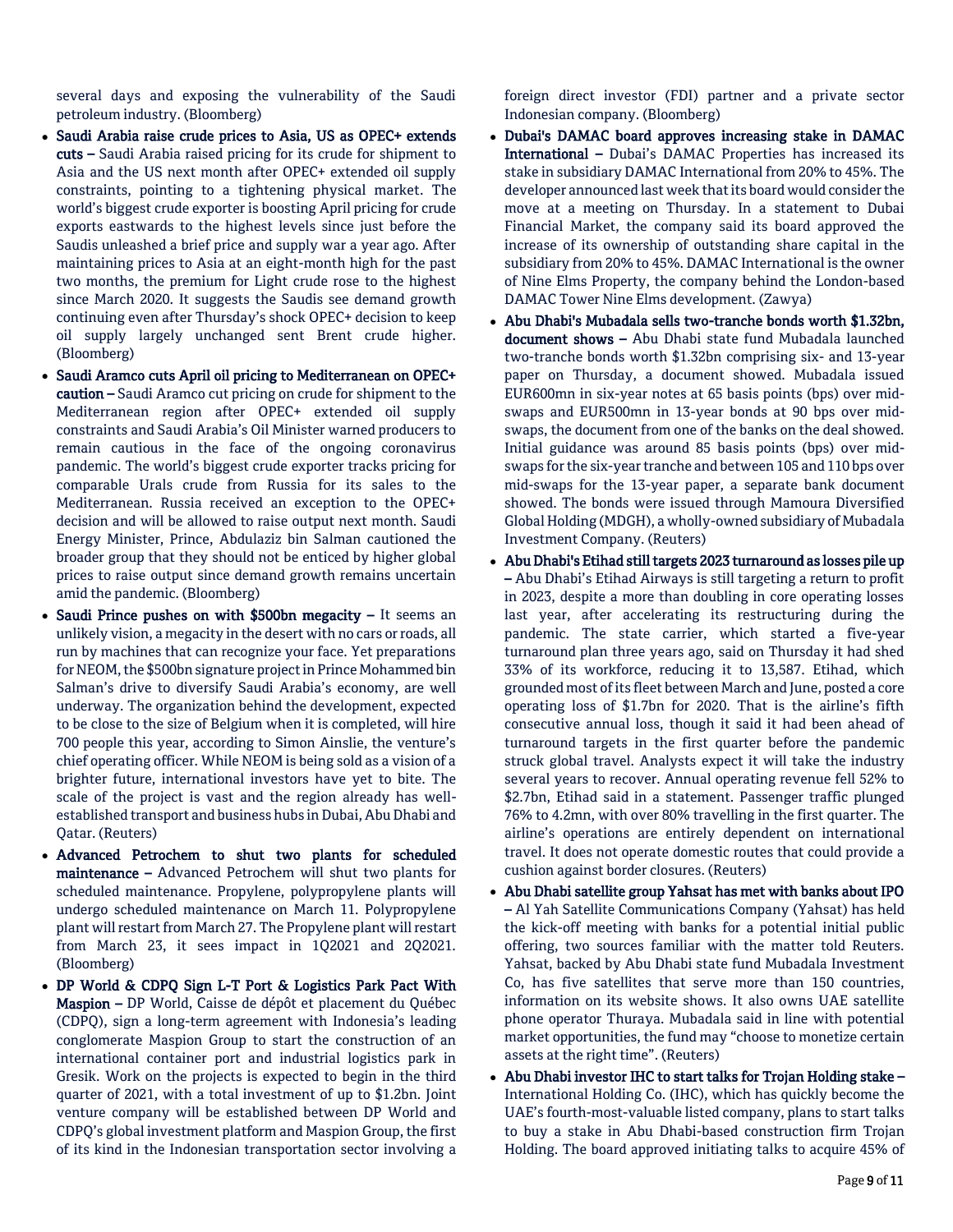Trojan Holding, the company said in a statement. It did not provide further details about a potential transaction. Through a flurry of M&A, the Abu Dhabi -based IHC has amassed a portfolio spanning real estate to utilities and health care to food services. The shares soared more than 500% last year and are up 14% YTD, giving IHC a market capitalization of about \$24bn. Dubai listed construction firm Arabtec Holding in 2019 had started talks to merge with Trojan Holding as a property -market slowdown weighed on companies in the UAE. Arabtec entered liquidation last year and has mandated advisers to arrange the sale of some its key divisions. IHC also said in its statement that it plans talks to buy: 61% of Mirak Royal Nature Fruit & Vegetables, 40% of Response Plus Medical Services and Occu Med Clinic. (Bloomberg)

- Oman to raise fixed -line telecom royalty to 10% from next year – Oman plans to increase royalty fees on annual revenue of fixed line telephone services to 10% from 7% starting next year, according to information published in the official gazette. Royalty fees on mobile services will be at 12%, it said. (Bloomberg)
- Fitch affirms National Bank of Oman at 'BB -'; outlook Negative – Fitch has affirmed National Bank of Oman's (NBO) Long -Term Issuer Default Rating (IDR) at 'BB -'. The Outlook is Negative. Fitch has also affirmed the bank's Viability Rating (VR) at 'bb -' and Support Rating Floor (SRF) at 'B'. NBO's IDRs are driven by its VR. The Negative Outlook on NBO's Long -Term IDR mirrors that on the Omani sovereign due to the high correlation between the sovereign and the bank's credit profile. The Negative outlook on the sovereign reflects continued erosion of its fiscal and external balance sheets, which have accelerated amid low oil prices and the coronavirus pandemic, despite some progress on underlying fiscal consolidation. The Negative Outlook on NBO's rating also captures downside risks on its VR from a weakening domestic operating environment, which we expect to result in a deterioration in asset quality (assessment: b+/negative trend) as well as pressure on earnings (bb -/negative trend), capitalization (bb -/negative trend) and funding and liquidity (bb -/negative trend). Fitch has maintained its operating environment score for Omani banks at 'bb -' (with a negative trend). The negative trend reflects increasing risks from economic disruption as a result of the Covid -19 outbreak. GDP growth contracted by -4.9% in 2020 and is expected to contract by 1.5% in 2021 reflecting the financial and economic impact of lockdown measures, lower oil prices and the government's expected continued restrictive fiscal policy. In the event of the sovereign rating being downgraded to the 'B' range, we would likely lower the operating environment score as we believe the links between the sovereign and the operating environment for domestic banks to be highly correlated. This includes the fact that retail financing is for a large part to civil servants with salary assignment, a large share of lending is to government -related entities or government projects and around a third of banking sector deposits are in the form of government or government -related deposits. (Bloomberg)